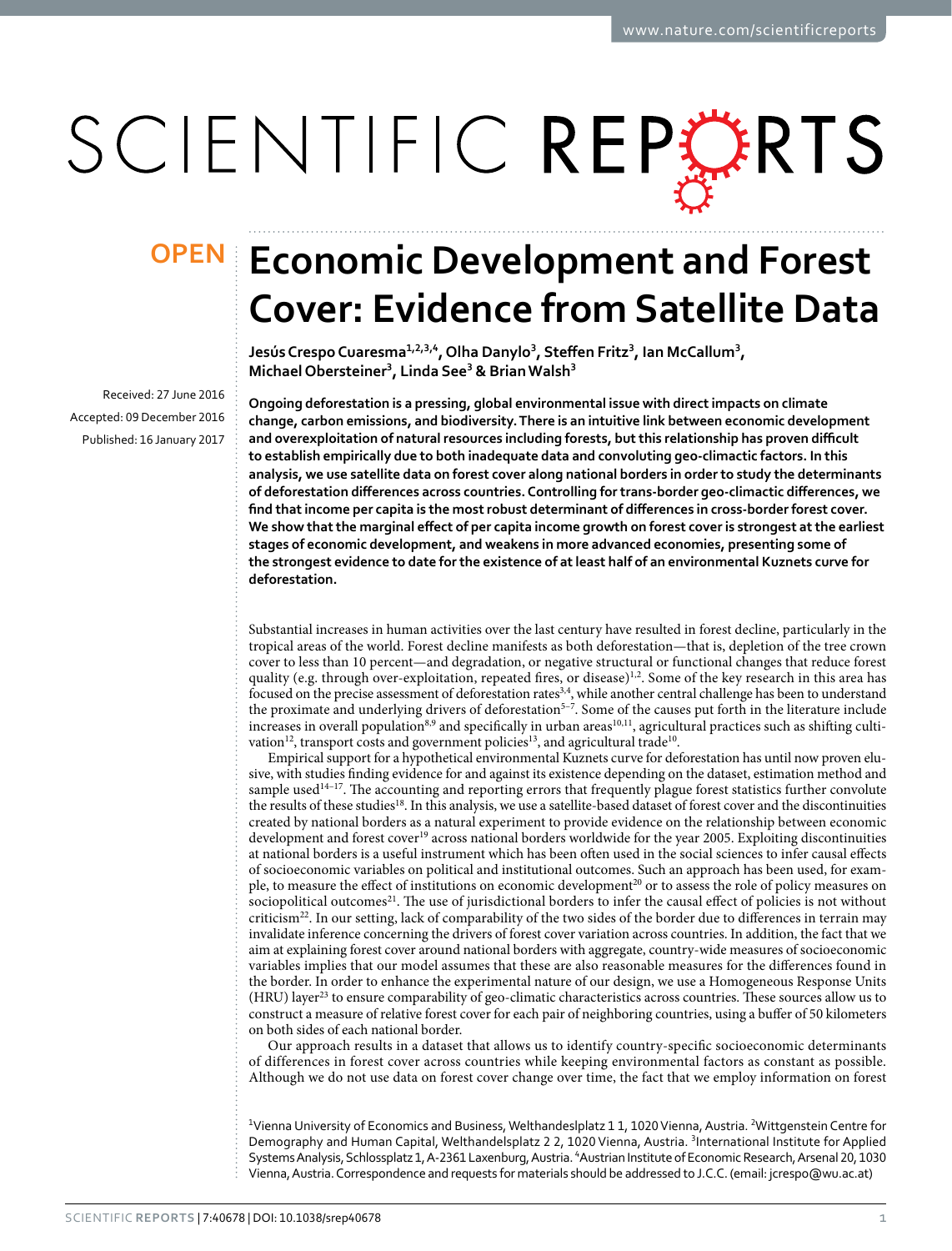

<span id="page-1-0"></span>**Figure 1. Detail of forest cover along identical homogeneous response units (HRUs).** Clockwise from top left: forest cover shown in detail along Bolivia-Brazil, Afghanistan-Pakistan, Angola-Democratic Republic of Congo, and Laos-Thailand-Vietnam borders. Map generated with ArcGIS (v.9.3.1) [www.esri.com](http://www.esri.com).

cover differences across pairs of countries which share HRUs implies that national borders can be treated as a natural experiment to measure the effect of economic development on forest cover depletion. We estimate regression models for the global sample covering all borders of the world for which data are available. Forest cover differences are assumed to depend on the relative income per capita of the countries on both sides of the border, their growth rate of income per capita, population growth, and rural population density<sup>9</sup>. We include in our specification the difference in squared income per capita levels in order to test for a U-shape relationship between the level of development of a country and forest cover at the border and also entertain threshold regressions in order to allow for nonlinearities in the deforestation Kuznets curve. Our results support the existence of a leveling out of the relationship between forest cover and income per capita with a turning point located at a per capita income level of roughly 5,500 PPP-adjusted 2005 international dollars. This turning point corresponds approximately to the per capita income of Guatemala. We perform a series of robustness checks to ensure that the results found are not driven by particular characteristics of our research design.

#### **Measuring Forest cover Across National Borders**

National borders play the role of a natural experiment in our assessment of the determinants of forest cover differences across countries of the world. Once differences in altitude, slope and soil composition between the two sides of a border are taken into account via HRUs, our identification strategy relies on the fact that differences in forest cover between the two countries on opposite sides of any border are determined by differences in socioeconomic and institutional characteristics between the two nations. We combine forest cover data<sup>19</sup> with HRUs, which are defined based on classifications of altitude (five classes: 0–300 m, 300–600 m, 600–1100 m, 1100–2500 m and more than 2500m), slope (seven classes: 0–3°, 3–6°, 6–10°, 10–15°, 15–30°, 30–50° and more than 50°) and soil composition (five classes: sandy, loamy, clay, stony and peat). By concentrating our analysis on forest cover data corresponding to HRUs that cover neighbouring nations, we ensure that the observed variation across country pairs is not driven by differences in altitude, slope or soil composition. [Figure 1](#page-1-0) presents the forest cover estimates based on HRUs along a 50 km buffer on both sides of four selected borders: Brazil-Bolivia, Afghanistan-Pakistan, Laos-Thailand and Angola-Democratic Republic of Congo. In order to grasp the differences in forest cover existing across borders worldwide, [Fig. 2](#page-2-0) presents the ratio of forest cover for the HRU with the largest area on both sides of the border, which we label the Cross-Border Deforestation Index (CBDI). In order to ensure that the forest cover difference is not driven by small areas, the CBDI is obtained using the maximum area of HRU shared by bordering countries, requiring that a minimum of 500 km<sup>2</sup> of the HRU area is present on each side of the border and that at least one of the two sides of the border contains a minimum forest coverage of 20%. See the Methods section for more details on the remote sensing methods employed and a comparison to a similar analysis<sup>24</sup>.

In [Fig. 2,](#page-2-0) borders without color correspond to terrain where the forest cover is less than 20% (e.g. deserts), or where the conditions for computing the CBDI were not met (i.e. the cross-border maximal HRU area is too small). The map shows high values of the index in most continents. For example, strong differences in forest cover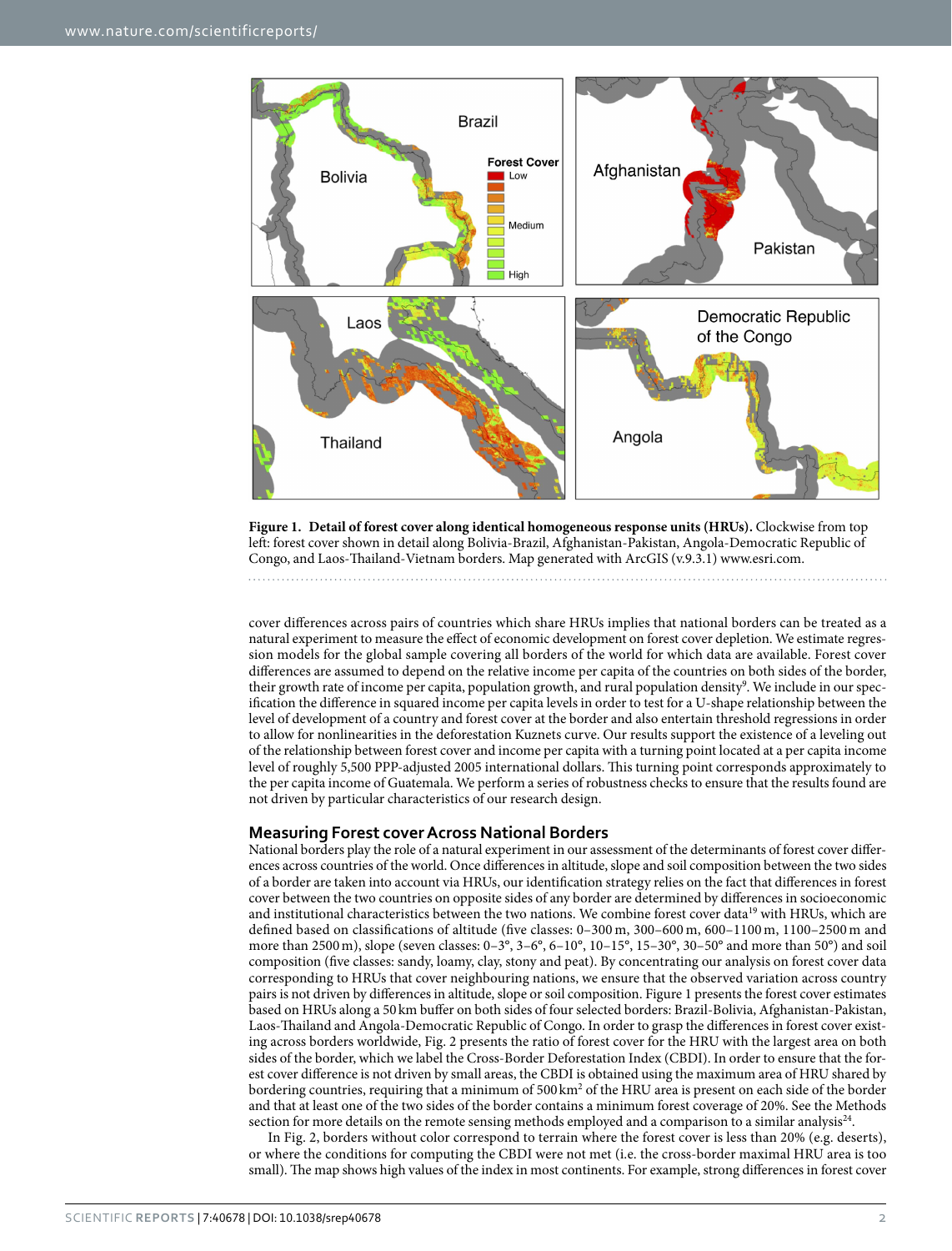

<span id="page-2-0"></span>**Figure 2. Cross-Border Deforestation Index (CBDI).** The index is calculated along all national borders for which data are available. Map generated with ArcGIS (v.9.3.1) [www.esri.com.](http://www.esri.com)

between Haiti and the Dominican Republic are picked up very clearly by the method. Large vegetation differentials are also observable between Belize and Guatemala, El Salvador and its neighboring countries, and Brazil and its southern neighbors. Similar differences are observed in Africa: for instance, between Sudan and Ethiopia and between Burundi and both Rwanda and the Democratic Republic of Congo. In Asia, stark cross-border differences in forest cover are observable in particular between China and many of its neighboring nations.

#### **The Empirical Determinants of Forest Cover: Is There a Deforestation Kuznets Curve?**

We start with a simple econometric specification where forest cover in country  $i$  ( $FC_i$ ) is assumed to be affected by its level of income per capita  $(y_i)$ , the growth rate of income per capita  $(\Delta y_i)$ , population growth  $(n_i)$  and rural population density ( $r_i$ )<sup>[9](#page-6-6)</sup>. The relationship between income per capita and forest cover is expected to be U-shaped, since at earlier stages of development the demand for fuelwood is likely to increase with income, while this use of energy is of lesser importance at higher levels of development. Thus, we also include the square of (log) income per capita in our regression<sup>[9](#page-6-6)</sup>. We assume further that forest cover depends on observable and unobservable geo-climatic variables, which are summarized in a vector **z***<sup>i</sup>* and linked to the dependent variable by the parameter vector  $\gamma$ . The functional form of the modeling exercise is thus given by

$$
\log(FC_i) = \beta_0 + \beta_1 \log(y_i) + \beta_2 (\log(y_i))^2 + \beta_3 \Delta y_i + \beta_4 n_i + \beta_5 r_i + \gamma z_i + \varepsilon_i,
$$
\n(1)

where  $\varepsilon_i$  the standard disturbance term, is assumed independent and homoscedastic.

Assuming that the data generation process for forest cover in the countries of our sample can be represented by equation (1), cross-border log-differences in forest cover (i.e., the log of our cross-border deforestation index, *CBDI*) can be explained using differences in the explanatory variables in the specification above,

$$
\log \left( \frac{FC_i}{FC_j} \right) = \log (CBDI_{ij}) = \beta_1 [\log(y_i) - \log(y_j)] + \beta_2 [(\log(y_i))^2 - (\log(y_j))^2] + \beta_3 (\Delta y_i - \Delta y_j) + \beta_4 (n_i - n_j) + \beta_5 (r_i - r_j) + \omega_i,
$$
\n(2)

where  $\omega_i$  is the corresponding error term.

With this construction, *CBDI* computations are based on HRUs, thus ensuring comparability across countries in terms of altitude, slope and soil composition. This implies that the variables in **z** can be considered identical for each one of the pairs and thus play no role in the model based on bilateral cross-border forest cover. Both the *CBDI* value and all explanatory variables not measured in differences of growth rates are evaluated in 2005. We use 2005 as a base year to avoid the potential distortions in GDP and GDP growth data that may have been caused by the global financial crisis. The growth rate differences for income and population refer to the period 2000–2005. Income per capita is measured in PPP-adjusted 2005 international dollars and rural density is measured as total rural population in thousands divided by area<sup>25</sup>.

The first column of [Table 1](#page-3-0) presents the results of the ordinary least squares estimation of our regression model for the full sample. The results indicate that the covariates usually proposed as factors affecting deforestation have a very limited explanatory power. Rather, differences in cross-border forest cover in the global sample appear to be mostly driven by income per capita differences. Indeed, there is evidence for the existence of a U-shaped relationship between income per capita and forest cover. The U-shaped relationship is robust to including continent dummies (cf. column (2) in [Table 1](#page-3-0)) and institutional quality variables as further controls in the model. The coefficients corresponding to differences in the rule of law and corruption indices<sup>26</sup> are not individually significant (cf. columns 3 and 4) in [Table 1](#page-3-0)). The inclusion of these variables in our model does not change the conclusions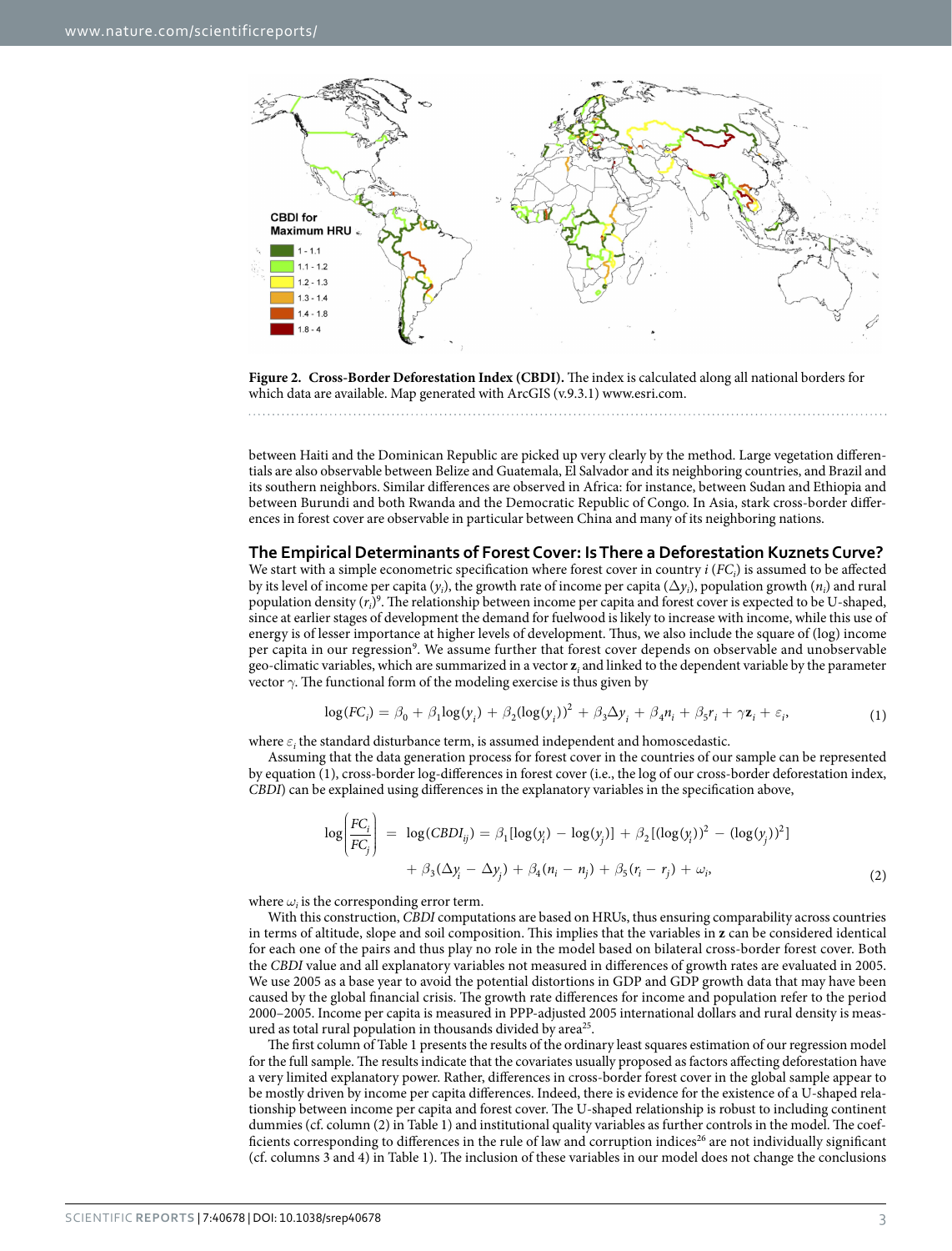<span id="page-3-0"></span>

|                                  | (1)        | (2)        | (3)        | (4)        | (5)       | (6)        | (7)        |
|----------------------------------|------------|------------|------------|------------|-----------|------------|------------|
| Income per capita                | $-0.441**$ | $-0.448**$ | $-0.469**$ | $-0.473**$ | $-0.352*$ | $-0.700**$ | $-0.670**$ |
|                                  | [0.179]    | [0.178]    | [0.182]    | [0.187]    | [0.186]   | [0.321]    | [0.297]    |
| (Income per capita) <sup>2</sup> | $0.0256**$ | $0.0261**$ | $0.0281**$ | $0.0283**$ | $0.0202*$ | $0.0400**$ | $0.038**$  |
|                                  | [0.0113]   | [0.0112]   | [0.0116]   | [0.0121]   | [0.0116]  | [0.0193]   | [0.0178]   |
| Income growth                    | 0.0484     | 0.0104     | 0.000278   | $-0.00343$ | 0.0225    | $-0.0672$  | $-0.0659$  |
|                                  | [0.0510]   | [0.0494]   | [0.0492]   | [0.0510]   | [0.0482]  | [0.164]    | [0.162]    |
| Population growth                | 0.259      | 0.319      | 0.354      | 0.333      | 0.237     | $-0.11$    | $-0.0279$  |
|                                  | [0.609]    | [0.573]    | [0.568]    | [0.573]    | [0.587]   | [0.710]    | [0.716]    |
| Rural pop. density               | $-0.34$    | $-0.344$   | $-0.322$   | $-0.336$   | $-0.161$  | 0.0106     | $-0.0029$  |
|                                  | [0.327]    | [0.344]    | [0.342]    | [0.344]    | [0.389]   | [0.466]    | [0.460]    |
| Rule of law                      |            |            | $-0.0234$  |            |           |            |            |
|                                  |            |            | [0.0240]   |            |           |            |            |
| Corruption                       |            |            |            | $-0.0237$  |           |            |            |
|                                  |            |            |            | [0.0260]   |           |            |            |
| Agricultural land                |            |            |            |            | $-0.125$  |            |            |
|                                  |            |            |            |            | [0.0942]  |            |            |
| Agric. raw material exports      |            |            |            |            |           | $-0.377**$ | $-0.344**$ |
|                                  |            |            |            |            |           | [0.147]    | [0.152]    |
| Border road density              |            |            |            |            |           |            | 0.0238     |
|                                  |            |            |            |            |           |            | [0.0207]   |
| Continent dummies                | No         | Yes        | Yes        | Yes        | Yes       | Yes        | Yes        |
| Observations                     | 189        | 189        | 189        | 189        | 183       | 154        | 154        |
| R-squared                        | 0.046      | 0.077      | 0.080      | 0.080      | 0.083     | 0.066      | 0.075      |

**Table 1. Estimation results, determinants of bilateral forest cover differences.** Robust standard errors in bracketsparenthesis. \*(\*\*) stands for significance at the 10%(5%) level. Dependent variable is the (log) crossborder deforestation index (CBDI) in 2005. Income per capita refers to the log of GDP per capita in 2005, while income growth is the growth of GDP per capita 2000–2005 based on World Development Indicators 2010 data<sup>25</sup>. Rule of law and corruption indices are sourced from the Heritage Foundation<sup>[26](#page-7-5)</sup>. Number of observations refers to country pairs.

concerning the existence of the environmental Kuznets curve for deforestation, at least in terms of a decreasing effect of income per capita on forest cover as economic development levels increase.

In columns (5) and (6) of [Table 1](#page-3-0), we enlarge our model by including two variables related to the importance of agriculture as a production sector within each country. The first of these variables measures cross-country differences in agricultural land as a percentage of total land, while the second codifies disparities in agricultural raw material exports as a percentage of merchandising exports. The inclusion of either variable does not affect the empirical evidence concerning the existence of the environmental Kuznets curve for deforestation. Further, although almost 20% of the sample used in the baseline model is missing in this regression due to the lack of availability of data on agricultural exports, we conclude from this exercise that agricultural exports appear to be significantly related to deforestation processes. Keeping other determinants of deforestation constant, an increase of one percent in agricultural exports over total merchandising exports tends to be associated to an average decrease in forest cover of 0.3 percent, a result that is in line with other empirical results available in the literature<sup>[10,](#page-6-7)27</sup>.

In order to account for the particular characteristics of border regions, we also perform a regression which includes a variable that accounts for infrastructure around the border. In the spirit of the CBDI, we create a variable that measures road density (log) differences on both sides of national borders and include it in our regressions. This variable is computed using the proportion of grid cells identified as road on each side of the border for the year 2005 and constructing the ratio across neighbouring countries. The estimation results for the model including this indicator as an additional regressor are presented in column (7) of [Table 1](#page-3-0). The relationship found between income levels and vegetation cover is not affected by the inclusion of this covariate and the effect of border infrastructure appears insignificant once income per capita is controlled for in the regression.

The estimates of our baseline model with continent dummies imply that the income level corresponding to minimum forest cover is roughly at a per capita income level of 5,500 int.\$, which in our sample corresponds approximately to the per capita income of Guatemala. Parameter estimates indicate that the income difference between the Democratic Republic of Congo (the country in our sample with lowest income per capita) and Guatemala (the turning point in the estimated environmental Kuznets curve) accounts for approximately a 25% decrease in forest cover. On the other hand, the highest income countries in our sample are predicted to have approximately 10% more forest cover on average and ceteris paribus than do countries near the turning point of the environmental Kuznets curve for deforestation. The estimate of our transition threshold is in line with previous results in the literature, particularly estimates based exclusively on comparisons of the significance of forest cover changes $^{28}$  $^{28}$  $^{28}$ .

The fitted environmental Kuznets curve for deforestation, which is implied from the parameter estimates for the baseline model, is depicted in [Fig. 3](#page-4-0). The parameter estimates for income differences and the difference of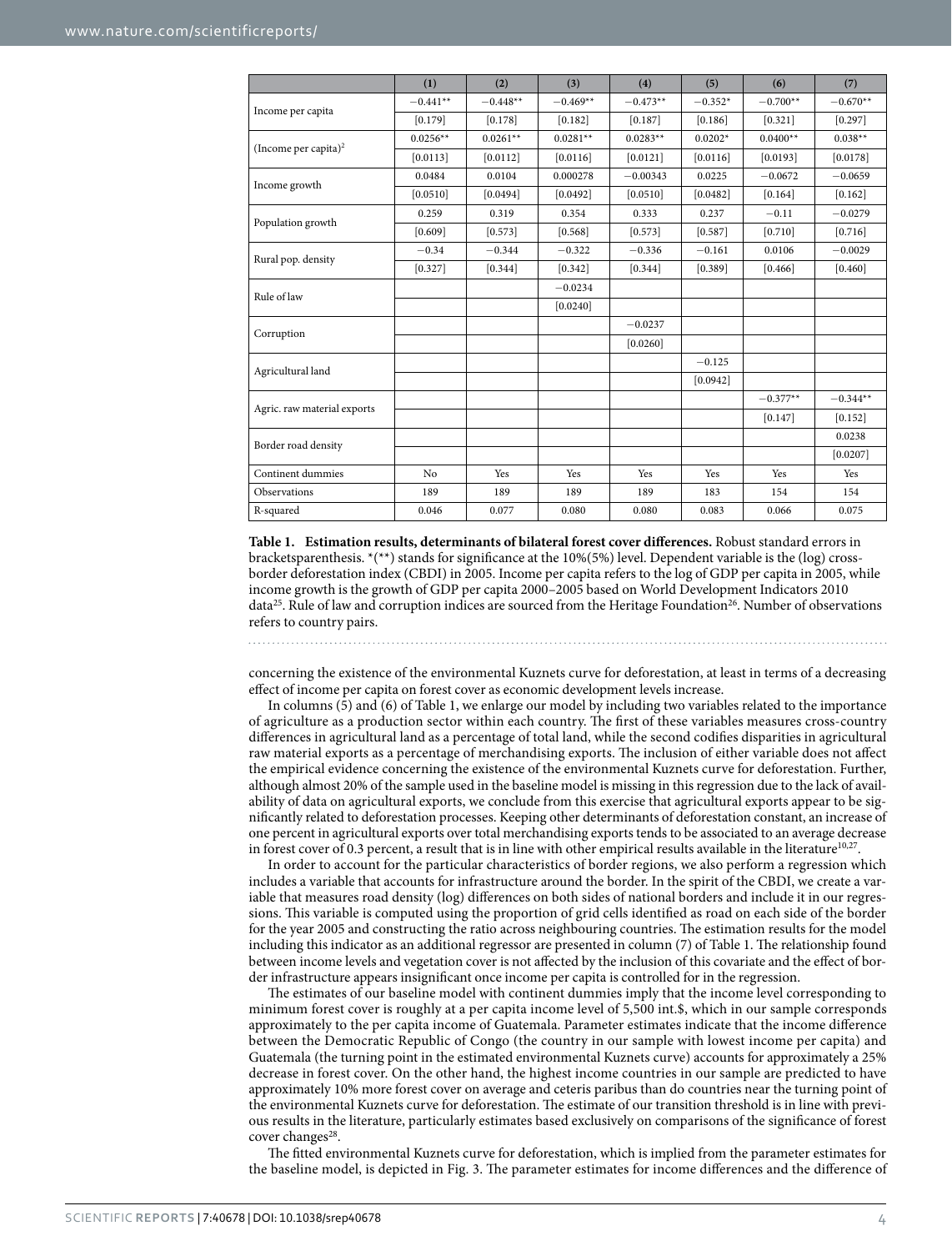

<span id="page-4-0"></span>

squared income obtained from equation (2) correspond to the coefficients of the quadratic relationship between GDP per capita and vegetation cover in ref. [1](#page-6-0) and are used to construct the curve. The dispersion of our estimated parameters, combined with the range of observed income values, implies that there is only weak evidence concerning the upward-sloping effect of income on forest cover (i.e. the reforestation part of the environmental Kuznets curve). The heterogeneity within the sample of high income countries included in the analysis may explain the lack of robust evidence for reforestation in this part of the distribution of GDP per capita levels. In addition, contemporary forest policy in emerging markets and highly developed economies has been shaped by the trade-off between reforestation and conservation of biodiversity<sup>[29](#page-7-8)[,30](#page-7-9)</sup>. Ecological sustainability arguments have often led to policies in the developed world that aim at the conservation of existing forest stocks instead of the expansion of forest cover<sup>[30](#page-7-9)</sup>.

We perform an additional robustness check by estimating models with a piecewise-linear link between income and forest cover, instead of a quadratic one. This class of models allows for more flexibility in terms of accounting for the asymmetric influence of each country's level of development on the overall relationship between income and deforestation. We estimate the income threshold that triggers the change in the slope of the deforestation Kuznets curve using the method put forward in Hansen<sup>31</sup>. This exercise results in a threshold estimate of roughly 9200 international dollars, which corresponds to the 64<sup>th</sup> percentile of our income per capita sample. The estimate of the slope of the relationship between income and forest cover for countries whose income per capita is below the threshold is −0.038 with a standard deviation of 0.02. The estimate for the rest of the sample is −0.026 with a standard deviation of 0.024.

The threshold model thus supports an environmental Kuznets curve for deforestation that lacks a reverting trend for richer economies. To the contrary, the estimation results indicate that the deforestation effect of economic development disappears (but does not revert) as the income level increases. This result is consistent with a similar study that presented evidence of environmental Kuznets curves whose reversal is not significant for other measures of air and water pollution<sup>[32](#page-7-11)</sup>.

We also estimate alternative models using instrumental variables in order to account for potential bilateral causation between forest cover differences and income per capita. We use data on differences in mortality rates of colonial settlers across neighbouring countries as an instrument for income per capita differentials<sup>33</sup> and obtain estimates of the model parameters using two-stage least squares. Although these models are based on a much smaller sample than that used in the specifications presented in [Table 1](#page-3-0) (81 observations), the estimates confirm the results presented above (see Supplementary Material). In order to account for potential multicolinearity, we also estimated our specifications using ridge regression methods instead of ordinary least squares. The ridge regression results reinforce the evidence for the existence of a concave relationship between forest cover and income, but weaken the evidence for a negative effect of agricultural exports (see Supplementary Material).

In order to assess the robustness of our results to our definition of the CBDI, we re-estimate our baseline model using two other versions of the index. In particular, we redefine the CBDI based on more stringent conditions concerning the size of the common HRU across the borders used to compute the index. While our baseline CBDI nominally required a minimum of 500  $km^2$  of forested areas on each side of the border, we compute two new indices (CBDI $_{1000}$  and CBDI $_{2500}$ ) based on alternative minimal HRU area requirements of 1000 and 2500 km<sup>2</sup>, respectively. Results of the estimation of the basic model with continent dummies for each of the new indices are presented in [Table 2,](#page-5-0) together with the original estimates for the *CBDI* based on minimal HRU border coverage of 500 km2 . The estimates for the alternative measures of cross-border deforestation confirm the existence of the environmental Kuznets curve for deforestation and arrive at similar estimates of the income level corresponding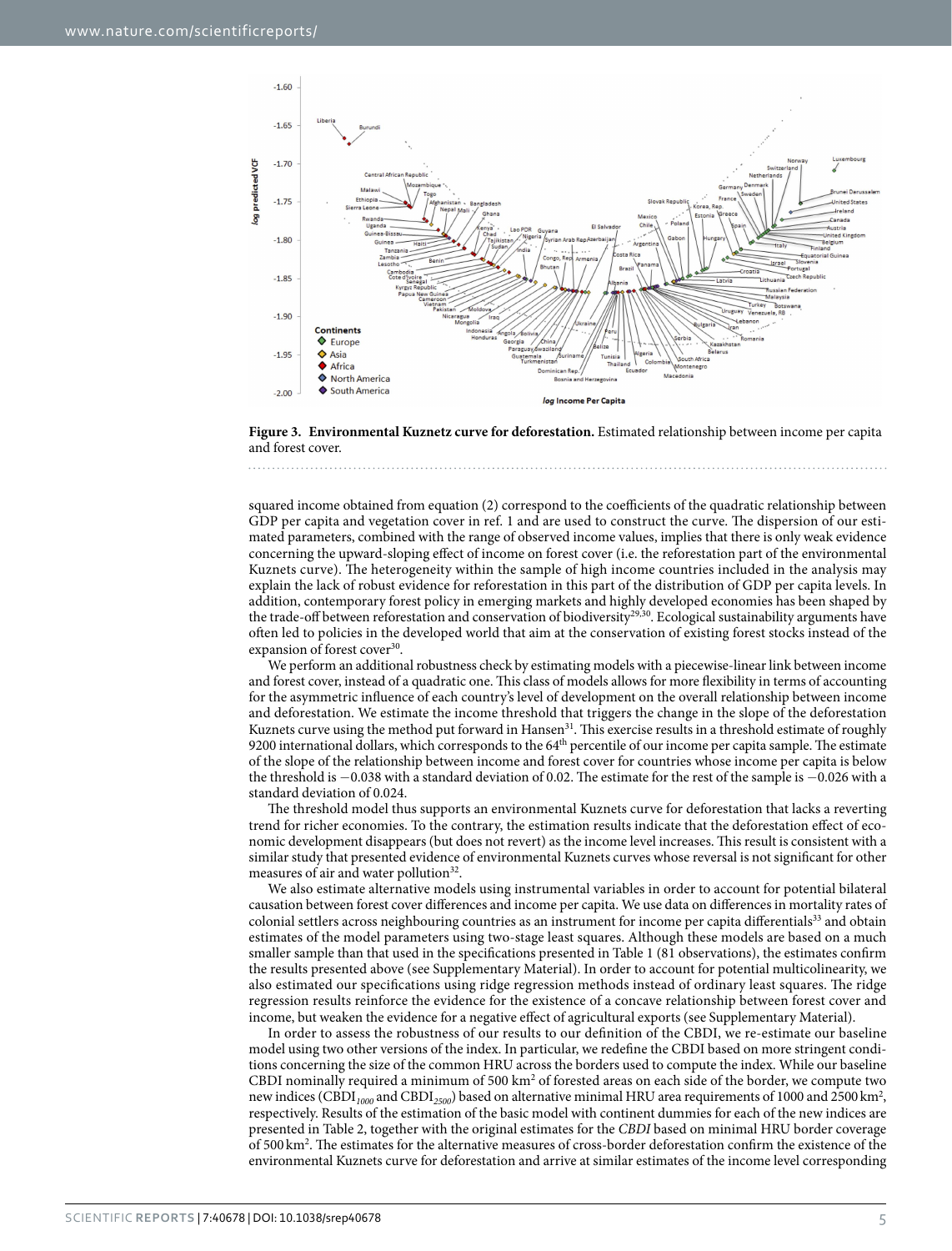<span id="page-5-0"></span>

|                       | <b>CBDI</b> | $\text{CBDI}_{1000}$ | $\text{CBDI}_{2500}$ |  |
|-----------------------|-------------|----------------------|----------------------|--|
| Income per cap.       | $-0.448**$  | $-0.725**$           | $-0.509*$            |  |
|                       | [0.178]     | [0.303]              | [0.285]              |  |
| (Income per cap.) $2$ | $0.0261**$  | $0.0418**$           | $0.0298*$            |  |
|                       | [0.0112]    | [0.0185]             | [0.0179]             |  |
| Income growth         | 0.0104      | 0.0452               | 0.0559               |  |
|                       | [0.0494]    | [0.0790]             | [0.0756]             |  |
| Population growth     | 0.319       | 0.275                | 0.387                |  |
|                       | [0.573]     | $[0.847]$            | [0.811]              |  |
| Rural pop. density    | $-0.344$    | $-0.251$             | $-0.413$             |  |
|                       | [0.344]     | [0.512]              | [0.443]              |  |
| Continent dummies     | Yes         | <b>Yes</b>           | Yes                  |  |
| Observations          | 189         | 184                  | 177                  |  |
| R-squared             | 0.077       | 0.112                | 0.112                |  |

**Table 2. Estimation results for alternative CBDI definitions.** Robust standard errors in parenthesis. \*(\*\*) stands for significance at the 10%(5%) level. Dependent variable is the (log) cross-border deforestation index (CBDI) in 2005. Income per capita refers to the log of GDP per capita in 2005, while income growth is the growth of GDP per capita  $2000-2005^{25}$ . Number of observations refers to country pairs. CBDI is nominally calculated for HRUs with at least 500 km<sup>2</sup> on each side of a national border. In the second and third columns, CBDI correlations are recalculated for HRUs with at least  $1000 \text{ km}^2$  and  $2500 \text{ km}^2$  forested area, respectively, on each side.

<span id="page-5-1"></span>

| Variable                                             | <b>Observations</b> | Mean     | Std. Dev. | Minimum  | Maximum |
|------------------------------------------------------|---------------------|----------|-----------|----------|---------|
| log(CBDI)                                            | 189                 | 0.028    | 0.286     | $-0.915$ | 1.387   |
| $log(CBDI_{1000})$                                   | 184                 | 0.077    | 0.457     | $-1.561$ | 1.387   |
| $log(CBDI_{2500})$                                   | 177                 | 0.084    | 0.399     | $-0.995$ | 1.387   |
| Population growth (country pair differences)         | 189                 | $-0.002$ | 0.042     | $-0.130$ | 0.125   |
| Income growth (country pair differences)             | 189                 | $-0.004$ | 0.284     | $-1.832$ | 1.918   |
| Income per capita (country pair differences)         | 189                 | $-0.030$ | 0.863     | $-2.556$ | 2.609   |
| Rural pop. density (country pair differences)        | 189                 | 0.002    | 0.067     | $-0.265$ | 0.553   |
| Rule of law (country pair differences)               | 189                 | 0.021    | 0.808     | $-1.889$ | 2.731   |
| Corruption (country pair differences)                | 189                 | 0.045    | 0.754     | $-1.827$ | 2.971   |
| Agricultural land (country pair differences)         | 183                 | 0.011    | 0.248     | $-0.661$ | 0.790   |
| Agr. raw material exports (country pair differences) | 154                 | $-0.006$ | 0.105     | $-0.687$ | 0.554   |

**Table 3. Descriptive statistics for variables used in the regression models.**

to the turning point in the curve. The use of alternative CBDI definitions therefore does not appear to affect our conclusions regarding the lack of significance of the other determinants in the model. The descriptive statistics for the variables used in the empirical models presented in [Tables 1](#page-3-0) and [2](#page-5-0) are shown in [Table 3.](#page-5-1)

#### **Conclusions**

We make use of the spatial discontinuity provided by national borders in order to assess the socioeconomic determinants of forest cover (and thus deforestation) differences across countries. We combine satellite data on forest cover around national borders with a homogeneous response unit layer that allows us to compare zones of similar geo-climatic characteristics that span national borders. On the basis of this analysis, keeping factors related to climate and terrain differences constant, we observe that countries with a higher GDP per capita tend to have significantly lower forest cover within the group of low-income economies. This phenomenon is not present when we consider the countries with higher levels of income. Thus, our empirical findings provide strong evidence for the existence of at least half of an environmental Kuznets curve for deforestation, which appears to be the most robust factor explaining differences in forest cover across countries once geo-climatic factors are adequately controlled for. This result is also in line with recent evidence based on studies of particular world regions<sup>[34](#page-7-13)</sup>.

Given the fact that economic development is captured through GDP per capita in our analysis, further research is required to understand the particular mechanisms that generate the robust causal relationship between income and forest cover elucidated in this analysis. Because of the high cross-country correlation between GDP per capita and other socioeconomic variables, the environmental Kuznets curve for deforestation may be driven, among other factors, by changes in the yields of non-forested land<sup>10</sup> as well as by access to credit, which in turn affects the liquidity constraints faced by forest owners in developing economies<sup>[35](#page-7-14)</sup>. The role of agricultural trade as a driver of deforestation, which has also been highlighted in the recent empirical literature<sup>[10](#page-6-7),[27](#page-7-6)</sup> and which is also found to be a potentially important determinant of forest cover differences across countries in our study, deserves further scrutiny.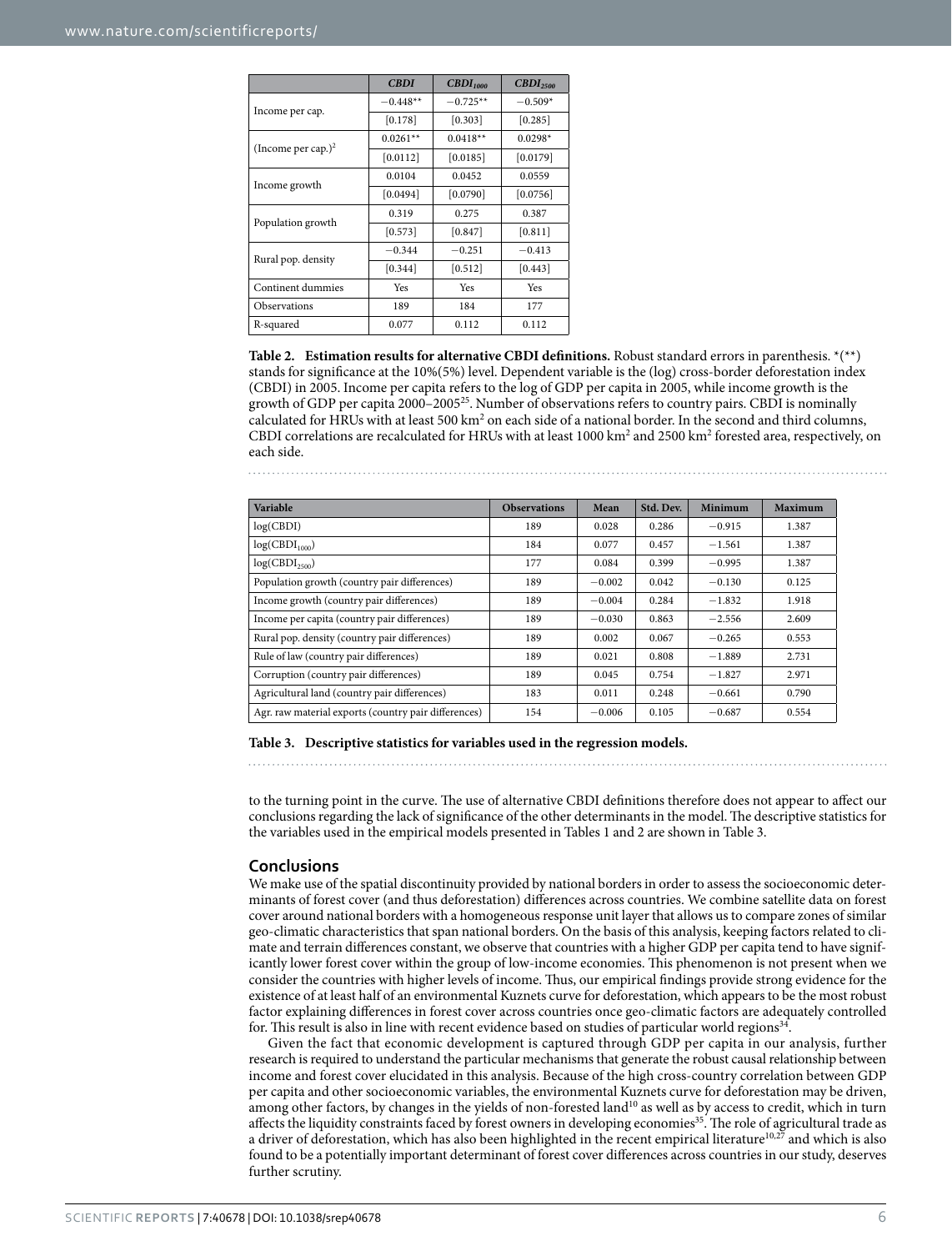### **Methods and Technical Appendix**

**Homogeneous Response Units (HRU).** In order to ensure consistency in environmental conditions for the terrain across national borders, the Homogenous Response Units (HRU) layer was used<sup>[23](#page-7-2)</sup>. HRUs are defined based on classifications of altitude (five classes: 0–300m, 300–600m, 600–1100m, 1100–2500m and more than 2500m), slope (seven classes: 0–3°, 3–6°, 6–10°, 10–15°, 15–30°, 30–50° and more than 50°) and soil composition (five classes: sandy, loamy, clay, stony and peat).

HRU zone-specific altitude, slope or soil class values which have been assigned to 5 minute spatial resolution pixels represent the spatially most frequent class value (not average) taken from the input data. In total, 150 unique combinations of altitude, slope and soil class resulted from the HRU delineation process globally. Each delineated HRU zone is indexed by a numerical code assembled from a code of the altitude, slope and soil at the first, second and third position in the string, respectively. The HRU is a 5 arc minute spatial resolution grid. The full HRU dataset along with metadata is available for download at [http://doi.pangaea.de/10.1594/](http://doi.pangaea.de/10.1594/PANGAEA.775369) [PANGAEA.775369.](http://doi.pangaea.de/10.1594/PANGAEA.775369)

**Vegetation Continuous Fields (VCF).** Data on forest cover percent were obtained from the Moderate Resolution Imaging Spectroradiometer (MODIS) on NASA's Terra spacecraft. The Terra MODIS Vegetation Continuous Fields (VCF) product is a sub-pixel-level representation of surface forest cover estimates globally<sup>36</sup>. Designed to continuously represent Earth's terrestrial surface as a proportion of basic vegetation traits, it provides a gradation of percent tree cover. The VCF product is generated yearly and produced using monthly composites of Terra MODIS 250 and 500 meters Land Surface Reflectance data, including all seven bands, and Land Surface Temperature. The VCF products are validated to stage-1, which means that their product accuracy was estimated through an assessment of the accuracy using training data and from limited *in situ* field validation datasets. The MODIS continuous fields of forest cover algorithm is described in Hansen *et al.*[19,](#page-6-13)[36.](#page-7-15)

The output of the algorithm is the percent canopy cover per 500-m MODIS pixel. Here percent canopy refers to the amount of skylight obstructed by tree canopies equal to or greater than 5m in height and is different than percent crown cover (crown cover = canopy cover + within crown skylight). Using a buffer of 50 km on both sides of each national border, we obtain a measure of relative vegetation continuous field for each pair of neighbouring countries. Although the use of 50 km as a buffer may be considered a limitation of the analysis, the high correlation between estimates of vegetation cover differentials based on buffers of 25 km and 50 km across national borders indicates that this particular choice does not appear to drive the results presented. We assume that the high correlation would also hold true at the HRU level for the 25 km buffer size aalthough we did not condition the regression on HRUs, since they represent more homogenous areas in terms of environmental conditions. Data used in this study were obtained from [www.landcover.org,](http://www.landcover.org) collection 4, version 3, 500m for the year 2005. The VCF dataset used in this study was compared and found to be highly correlated (>0.9) for the year 2005 with the figures provided by Hansen *et al.*[24](#page-7-3), which are derived from 30 m Landsat data. The 2005 forest cover map was based on tree cover in 2000 and forest loss for years 2000–200[524](#page-7-3). A sample of about 600,000 random points in border regions (291,903 points are in the tropics – between −23.5 and 23.5 latitude) was created for the correlation analysis. Buffer zones were created for the random points at 250 m. Both forest datasets were resampled to 50m using mean forest cover in order to compute the correlation.

#### **References**

- <span id="page-6-0"></span>1. Lewis, S. L., Edwards, D. P. & Galbraith, D. Increasing human dominance of tropical forests. *Science* **349,** 827–832 (2015).
- <span id="page-6-2"></span><span id="page-6-1"></span>2. Trumbore, S., Brando, P. & Hartmann, H. Forest health and global change. *Science* **349,** 814–818 (2015).
- 3. Achard, F. *et al.* Determination of deforestation rates of the world's humid tropical forests. *Science* **297,** 999–1002 (2002).
- <span id="page-6-3"></span>4. Lepers, E. *et al.* A synthesis of information on rapid land-cover change for the period 1981-2000. *BioScience* **55,** 115–124 (2005).
- <span id="page-6-4"></span>5. Geist, H. J. & Lambin, E. E. Proximate causes and underlying driving forces of tropical deforestation. *BioScience* **52,** 143–150 (2002).
- 6. Andam, K. S., Ferraro, P. J., Pfaff, A., Sanchez-Azofeifa, G. A. & Rabalino, J. A. Measuring the effectiveness of protected area networks in reducing deforestation. *Proc. Natl Acad. Sci. USA* **105,** 16089–16094 (2008).
- 7. Macedo, M. N. *et al.* Decoupling of deforestation and soy production in the southern Amazon during the late 2000s. *Proc. Natl Acad. Sci. USA* **109,** 1341–1346 (2012).
- <span id="page-6-5"></span>8. Amelung, T. & Diehl, M. *Deforestation of Tropical Rain Forests*. (Mohr, Tübungen, 1992).
- <span id="page-6-6"></span>9. Cropper, M. & Griffiths, C. The interaction of population growth and environmental quality. *American Economic Review* **82,** 250–254 (1994).
- <span id="page-6-7"></span>10. DeFries, R. S., Rudel, T., Uriarte, M. & Hansen, M. Deforestation driven by urban population growth and agricultural trade in the twenty-first century. *Nature Geoscience* **3,** 178–181 (2010).
- <span id="page-6-8"></span>11. Jeon, S. B., Olofsson, P. & Woodcock, C. E. Land use change in New England: a reversal of the forest transition. *Journal of Land Use Science* **9,** 105–130 (2014).
- <span id="page-6-9"></span>12. Ranjan, R. & Upadhyay, V. P. Ecological problems due to shifting cultivation. *Current Science* **77,** 1246–1250 (1999).
- <span id="page-6-10"></span>13. Pfaff, A. S. P. What drives deforestation in the Brazilian Amazon? Evidence from satellite and socioeconomic data. *Journal of Environmental Economics and Management* **37,** 26–43 (1999).
- <span id="page-6-11"></span>14. Koop, G. & Tole, L. Is there an environmental Kuznets curve for deforestation? *Journal of Development Economics* **58,** 231–244  $(1999)$
- 15. Bhattarai, M. & Hammig, M. Institutions and the Environmental Kuznets Curve for Deforestation; A cross-country Analysis for Latin America, Africa and Asia. *World Development* **29,** 995–101 (2001).
- 16. Ehrhardt-Martinez, K., Crenshaw, E. M. & Jenkins, J. C. Deforestation and the Environmental Kuznets Curve: A Cross-National Investigation of Intervening Mechanisms. *Social Science Quarterly* **83,** 226–243 (2002).
- 17. Culas, R. J. REDD and forest transition: Tunneling through the environmental Kuznets curve. *Ecological Economics* **79,** 44–51 (2012).
- <span id="page-6-12"></span>18. Grainger, A. & Obersteiner, M. A framework for structuring the global forest monitoring landscape in the REDD+ era, *Environmental Science and Policy* **14,** 127–139 (2011).
- <span id="page-6-13"></span>19. Hansen, M. *et al.* Global Percent Tree Cover at a Spatial Resolution of 500 Meters: First Results of the MODIS Vegetation Continuous Fields Algorithm. *Earth Interactions* **7,** 1–15 (2003).
- <span id="page-6-14"></span>20. Pinkovskiy, M. L. Economic discontinuities at borders: Evidence from satellite data on lights at night. Working paper, Massachusetts Institute of Technology (2013).